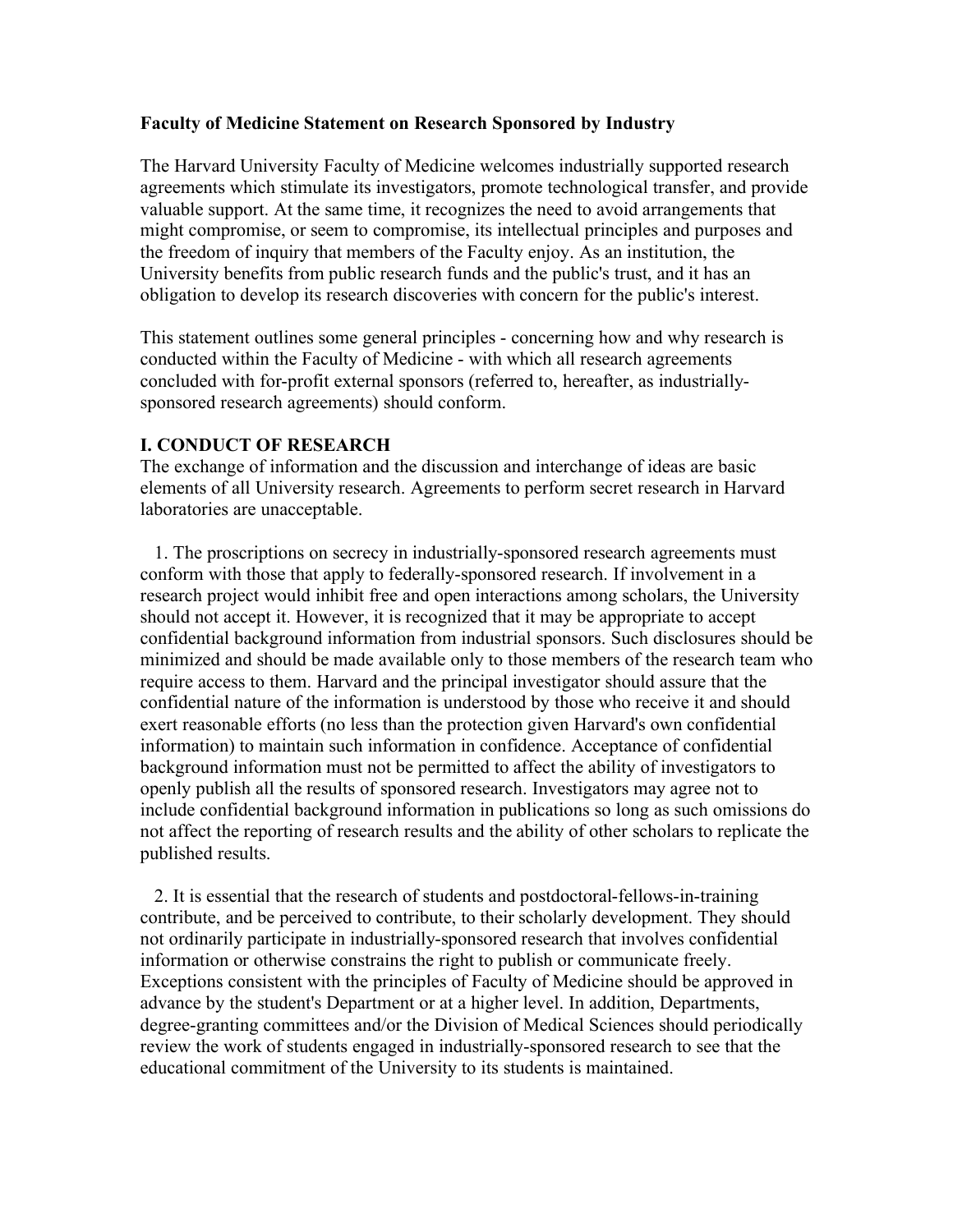3. Agreements may permit industrial sponsors to examine manuscripts for potential inventions or discoveries on which patent applications should be filed. With Principal Investigator approval, sponsors may be given an advance period of thirty (30) days to review such manuscripts before they are submitted for publication so that optimal protection of intellectual property can be achieved. If necessary to permit the preparation and filing of patent applications before publication, the Principal Investigator may agree to delay submission for an additional period of up to thirty (30) days. Agreements with industry may not otherwise restrict the rights of investigators to publish their findings nor to communicate their research results freely in other ways consistent with ethical and professional standards. Agreements to treat University-based research as confidential, to withhold publication, or to permit sponsors to modify materials submitted for publication, are unacceptable.

 4. The responsibility for the design and conduct of industrially-sponsored research programs and flexibility in directing them must remain with principal investigators. Sponsors may consult on matters of mutual concern but they may not dictate how research shall proceed.

 5. Protocols for research to be funded by industry must be approved by the Department head.

 6. Faculty members should be informed of the existence of industrially-sponsored agreements in their Department, and any special provisions in these agreements should be explained to them.

 7. General information on the subject, duration, funding sources, and budget of each industrially-sponsored research agreement should be openly available, along with information on whether there are any associated exclusive or nonexclusive patent agreements or any restrictions on open communication.

 8. The support of a major portion of a faculty member's research by a single corporate sponsor is generally undesirable; whenever such support is permitted, the research should be periodically reviewed and approved by the Dean.

 9. It is expected that these guidelines on free and open exchange of information will be followed in all instances that involve concepts, processes, products, and other information about natural phenomena. There may, however, be situations (for example, studies involving records of individuals or identifiable industrial organizations, or universitycoordinated educational programs of an apprenticeship character) where exceptions to these guidelines are consistent with the University's educational, professional and scholarly principles. Such exceptions should be granted only after detailed review by the appropriate Dean with advice from appropriate Faculty Committees, and the reasons should be publicly explained.

## **II. MOTIVATION FOR RESEARCH (CONFLICTS OF INTEREST)**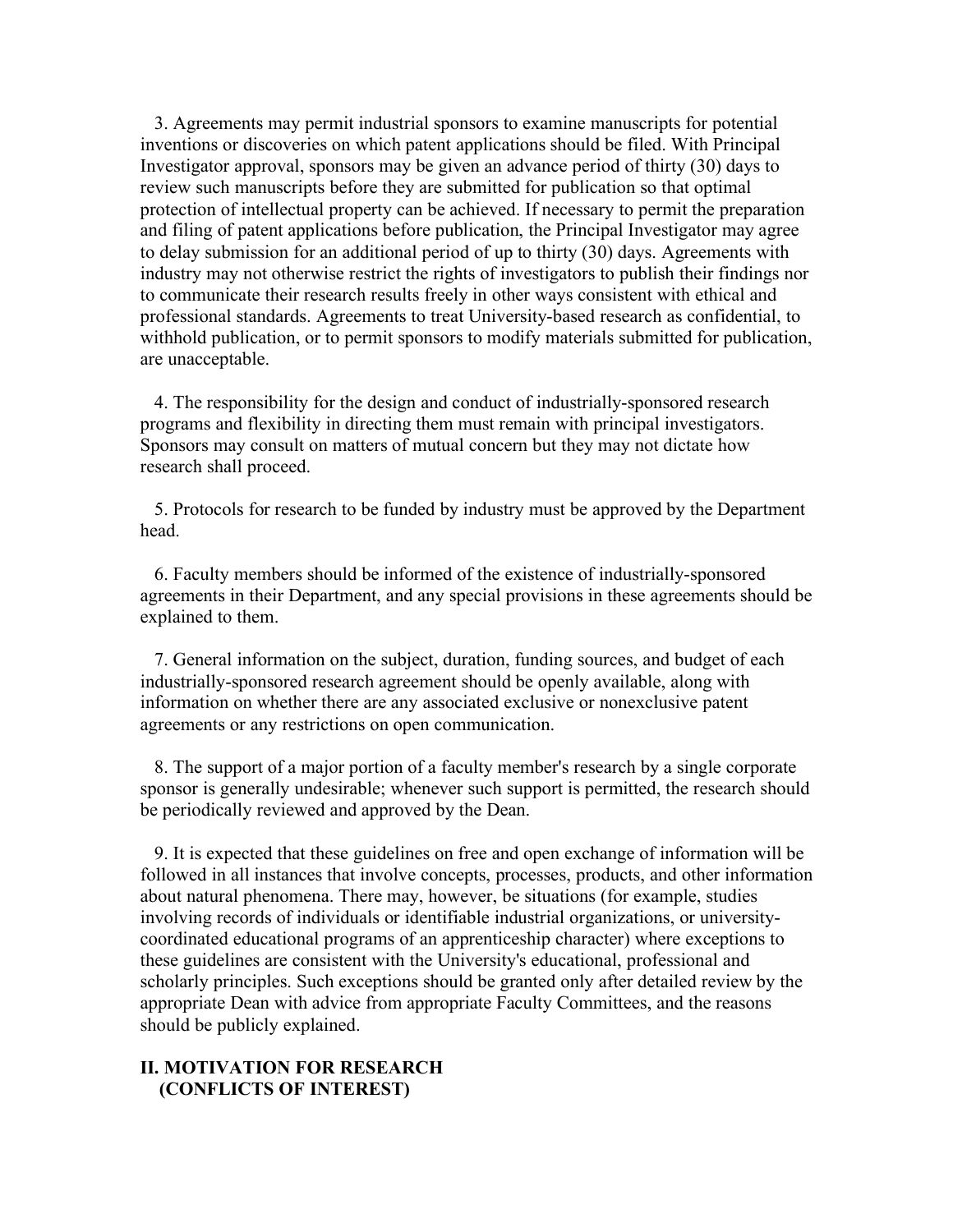Section II. Motivation for Research (Conflicts of Interest) has been superceded by the Policy on Conflicts of Interest and Commitment.

## **III. QUALITY OF RESEARCH (PROJECT REVIEW)**

The distinction between fundamental intellectual inquiry and commercially targeted development is not always clear and no faculty committee should attempt to define a line of demarcation. Many investigators in the faculty of Medicine are committed to studying tools and processes whose primary purpose is to benefit the health or welfare of society in areas that might have commercial value. Nevertheless, the following University principles and policies apply:

 1. The primary assurance of the quality of research carried out under University auspices stems from the scholarly qualifications required of individual principal investigators.

 2. Since most federally or foundation sponsored research proposals are subject to peer review, prior approval by the Dean of the scientific content of proposals to conduct such research is often perfunctory. In the absence of other review processes, the Department head should examine the suitability of an industrially-sponsored research proposal before granting Departmental approval. When proposals are large, extend over a long period, and/or entail a substantial commitment of a Department's resources, the Department head and/or Dean may arrange for an additional and more extensive review. Continuing projects should be subject to periodic review.

 3. The responsibility faculty members bear for the intellectual development of their research students and the responsibility of the Department, degree-granting committee and/or the Division of Medical Sciences to oversee graduate student research are especially important when industrially-sponsored research is involved, and when conflicts of interest may appear to exist for faculty members or for the University.

# **IV. COMMERCIAL APPLICATIONS OF RESEARCH (PATENT LICENSING)**

 1. License negotiations should be governed by the University's policy on patents and copyrights, and especially the principle that any invention deriving from Universitybased research should be developed fully and rapidly in the public interest. In some instances, this goal may be achieved by granting non-exclusive licenses to every company that wishes to develop the research commercially. In others, exclusive licenses may be more appropriate. When they are, for example to justify the investment a pharmaceutical company must make in testing before commercial introduction of a new product, the potential exclusive licensee should satisfy Harvard that:

 1. commercial products for public use will be developed as or more effectively through exclusive licenses than through non-exclusive licenses; and that